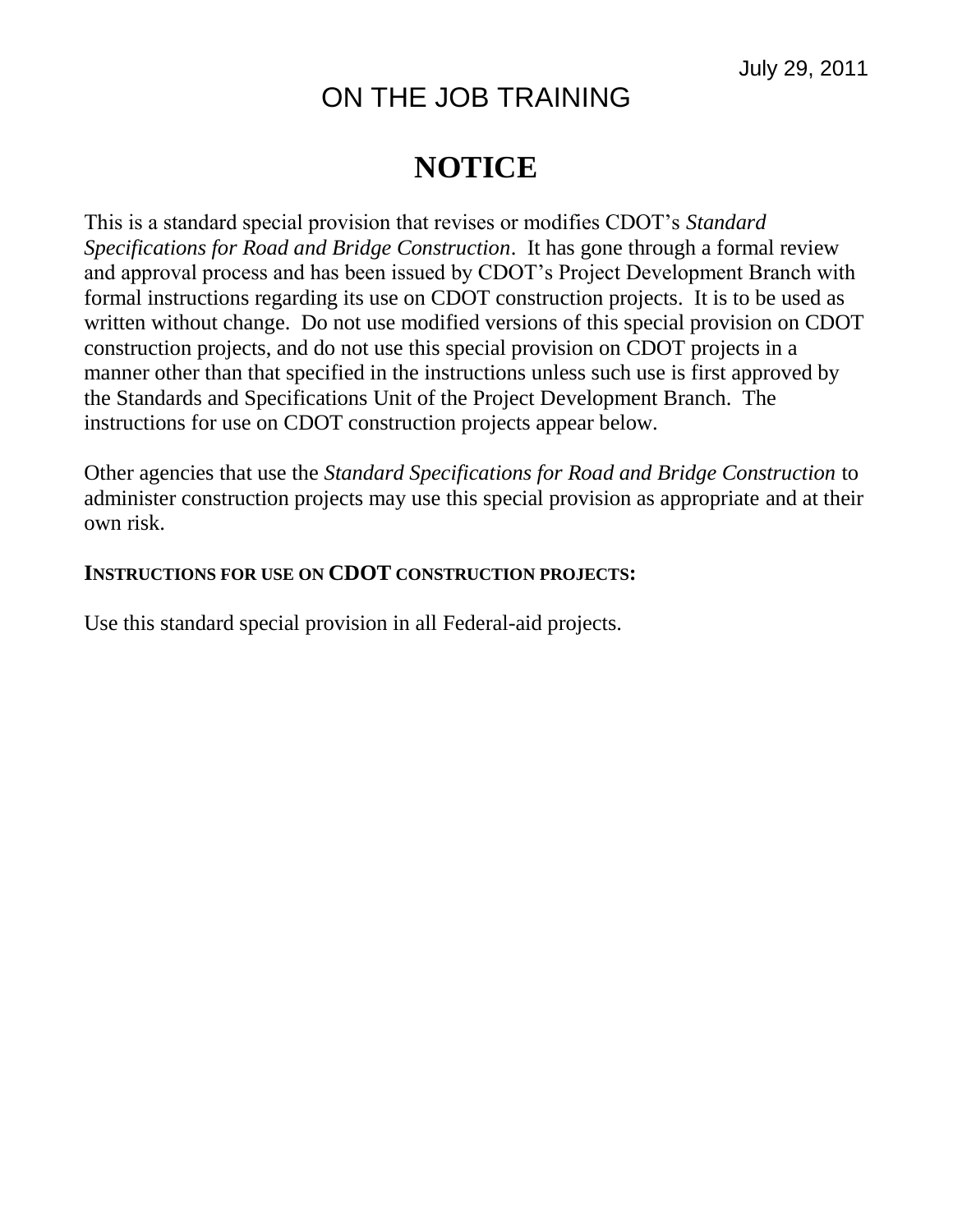This training special provision is an implementation of 23 U.S.C. 140 (a). The Contractor shall meet the requirements of the FHWA 1273 for all apprentices and trainees.

As part of the Contractor's Equal Employment Opportunity Affirmative Action Program, training shall be provided on projects as follows:

- 1. The Contractor shall provide on the job training aimed at developing full journey workers in the skilled craft identified in the approved training plan. The Contractor shall provide at a minimum, required training hours listed in the Project Special Provisions for each project.
- 2. The primary objective of this specification is to train and upgrade women and minority candidates to full journey worker status. The Contractor shall make every reasonable effort to enroll and train minority and women workers. This training commitment shall not be used to discriminate against any applicant for training whether or not the applicant is a woman or minority.
- 3. The Contractor may employ temporary workers from CDOT supportive services providers to meet OJT requirements. Information pertaining to supportive services providers may be obtained by calling the CDOT OJT Coordinator at the number shown on the link [http://www.coloradodot.info/business/equal](http://www.coloradodot.info/business/equal-opportunity/training.html)[opportunity/training.html](http://www.coloradodot.info/business/equal-opportunity/training.html)
- 4. An employee shall not be employed or utilized as a trainee in a skilled craft in which the employee has achieved journey status.
- 5. The minimum length and type of training for each skilled craft shall be as established in the training program selected by the Contractor and approved by the Department and the Colorado Division of the Federal Highway Administration (FHWA), or the U. S Department of Labor (DOL), Office of Apprenticeship or recognized state apprenticeship agency. To obtain assistance or program approval contact:

CDOT Center for Equal Opportunity 4201 East Arkansas Avenue Denver, CO 80222 [eo@dot.state.co.us](mailto:eo@dot.state.co.us) 1-800-925-3427

- 6. The Contractor shall pay the training program wage rates and the correct fringe benefits to each approved trainee employed on the project and enrolled in an approved program. The minimum trainee wage shall be no less than the wage for the Guardrail Laborer classification as indicated in the wage decision for the project.
- 7. The CDOT Regional Civil Rights Manager must approve all proposed apprentices and trainees for the participation to be counted toward the project goal and reimbursement. Approval must occur before training begins. Approval for the apprentice or trainee to begin work on a CDOT project will be based on:
	- A. Evidence of the registration of the trainee or apprentice into the approved training program.
	- B. The completed Form 838 for each trainee or apprentice as submitted to the Engineer.
- 8. Before training begins, the Contractor shall provide each trainee with a copy of the approved training program, pay scale, pension and retirement benefits, health and disability benefits, promotional opportunities, and company policies and complaint procedures.
- 9. Before training begins, the Contractor shall submit a copy of the approved training program and CDOT Form 1337 to the Engineer. Progress payments may be withheld until this is submitted and approved and may be withheld if the approved program is not followed.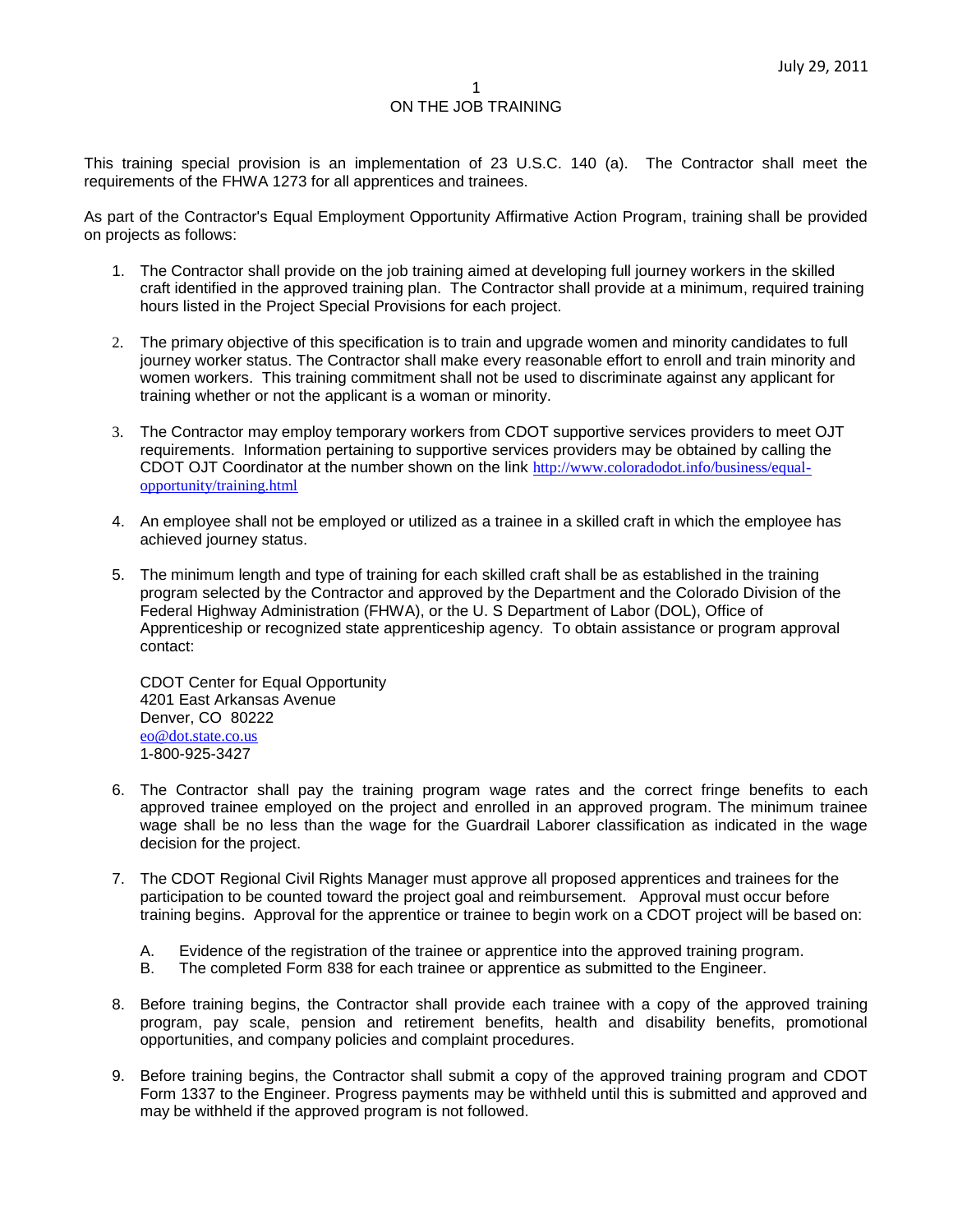- 10. On a monthly basis, the Contractor shall provide to the Engineer a completed On the Job Training Progress Report (Form 832) for each approved trainee or apprentice on the project. The Form 832 will be reviewed and approved by the Engineer before reimbursement will be made. The Contractor will be reimbursed for no more than the OJT Force Account budget. At the discretion of the Engineer and if funds are available, the Engineer may increase the force account budget and the number of reimbursable training hours through a Change Order. The request to increase the force account must be approved by the Engineer prior to the training.
- 11. Upon completion of training, transfer to another project, termination of the trainee or notification of final acceptance of the project, the Contractor shall submit to the Engineer a "final" completed Form 832 for each approved apprentice or trainee.
- 12. All forms are available from the CDOT Center for Equal Opportunity, through the CDOT Regional Civil Rights Manager, or on CDOT's website at <http://www.coloradodot.info/business/bidding/Bidding%20Forms/Bid%20Winner%20Forms>
- 13. Forms 838 and 832 shall be completed in full by the Contractor. Reimbursement for training is based on the number of hours of on the job training documented on the Form 832 and approved by the Engineer. The Contractor shall explain discrepancies between the hours documented on Form 832 and the corresponding certified payrolls.
- 14. The OJT goal (# of training hours required) for the project will be included in the Project Special Provisions and will be determined by the Regional Civil Rights Manager after considering:
	- A. Availability of minorities, women, and disadvantaged for training;
	- B. The potential for effective training;
	- C. Duration of the Contract;
	- D. Dollar value of the Contract:
	- E. Total normal work force that the average bidder could be expected to use;
	- F. Geographic location;
	- G. Type of work; and
	- H. The need for additional journey workers in the area
	- I. The general guidelines for minimum total training hours are as follows:

| Contract dollar value                                      | <b>Minimum total training</b><br>hours to be provided<br>on the project |
|------------------------------------------------------------|-------------------------------------------------------------------------|
| Up to 1 million                                            |                                                                         |
| $>1 - 2$ million                                           | 320                                                                     |
| $>2 - 4$ million                                           | 640                                                                     |
| $>4 - 6$ million                                           | 1280                                                                    |
| $>6 - 8$ million                                           | 1600                                                                    |
| $>8 - 12$ million                                          | 1920                                                                    |
| $>12 - 16$ million                                         | 2240                                                                    |
| $>16 - 20$ million                                         | 2560                                                                    |
| For each increment of<br>\$5 million, over \$20<br>million | 1280                                                                    |